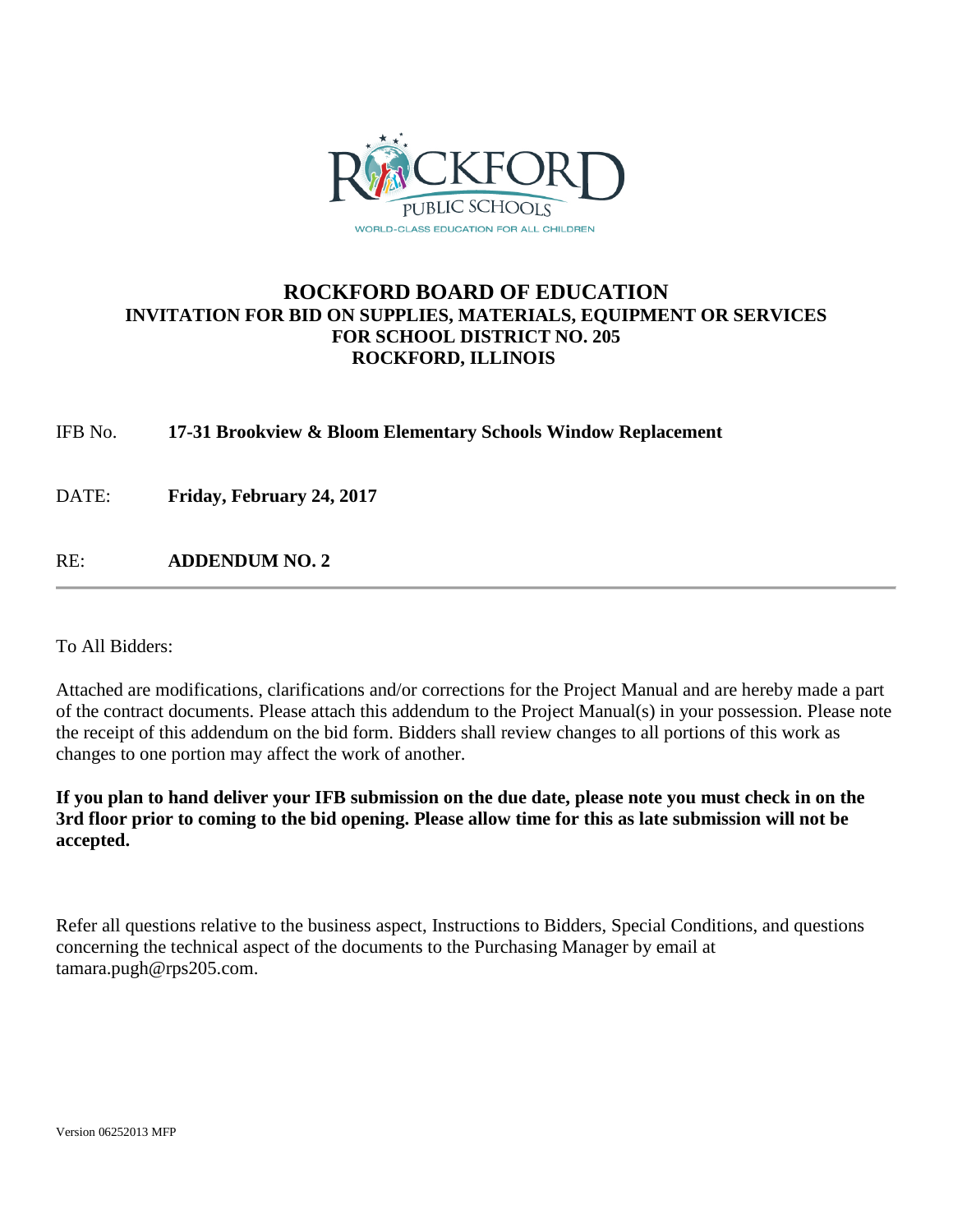

#### 4615 E. State Street Suite 206 Rockford Illinois 61108 815 / 397-3330

## **ADDENDUM NO. 2**

Date: February 24, 2017

Project: IFB No. 17-31 Brookview & Bloom Window Replacement Project Project Number: C1822

### To: All Bidders

This addendum is issued to modify, clarify, or correct the original Project Manual and/or Drawings and is hereby made a part of the contract documents. Please attach this addendum to the Project Manual(s) in your possession. Please note the receipt of this addendum on the bid form. Bidders shall review changes to all portions of this work as changes to one portion may affect the work of another.

### Changes to the Construction Specifications

1. No changes to specifications

### Brookview School Changes to the Construction Drawings

1. No changes to Brookview construction drawings

### Bloom School Changes to the Construction Drawings

1. Sheet A1.10 Elevations – 1 North Elevation; Wall Section Tag  $1/A1.15 \&$ 1 Sim./A1.15 to Read as Follows: 1/A2.15 & 1 Sim./A2.15.